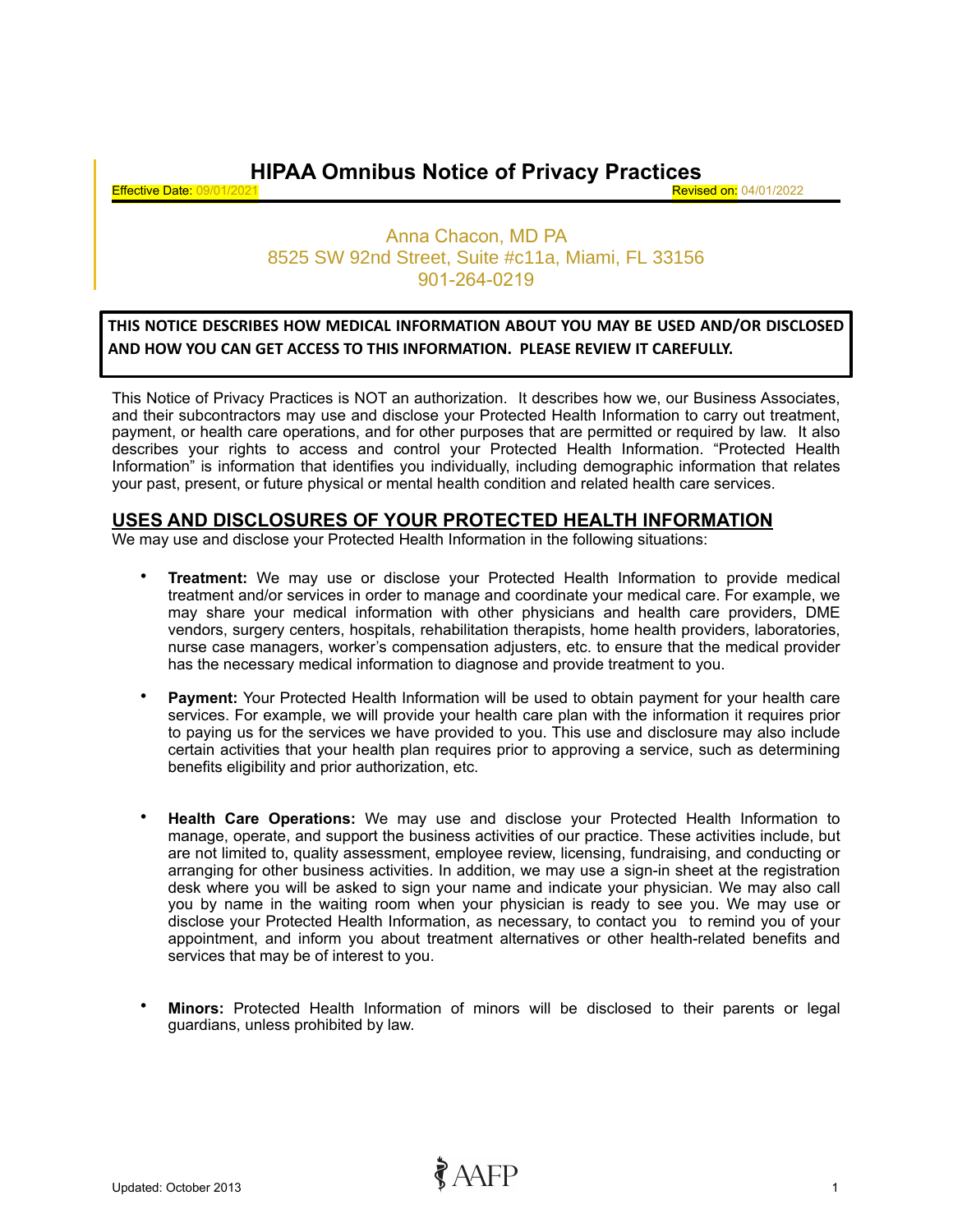- **Required by Law:** We will use or disclose your Protected Health Information when required to do so by local, state, federal, and international law.
- **Abuse, Neglect, and Domestic Violence:** Your Protected Health Information will be disclosed to the appropriate government agency if there is belief that a patient has been or is currently the victim of abuse, neglect, or domestic violence and the patient agrees or it is required by law to do so. In addition, your information may also be disclosed when necessary to prevent a serious threat to your health or safety or the health and safety of others to someone who may be able to help prevent the threat.
- **Judicial and Administrative Proceedings:** As sometimes required by law, we may disclose your Protected Health Information for the purpose of litigation to include: disputes and lawsuits; in response to a court or administrative order; response to a subpoena; request for discovery; or other legal processes. However, disclosure will only be made if efforts have been made to inform you of the request or obtain an order protecting the information requested. Your information may also be disclosed if required for our legal defense in the event of a lawsuit.
- **Law Enforcement:** We will disclose your Protected Health Information for law enforcement purposes when all applicable legal requirements have been met. This includes, but is not limited to, law enforcement due to identifying or locating a suspect, fugitive, material witness or missing person, complying with a court order or warrant, and grand jury subpoena.
- **Coroners and Medical Examiners:** We disclose Protected Health Information to coroners and medical examiners to assist in the fulfillment of their work responsibilities and investigations.
- **Public Health:** Your Protected Health Information may be disclosed and may be required by law to be disclosed for public health risks. This includes: reports to the Food and Drug Administration (FDA) for the purpose of quality and safety of an FDA-regulated product or activity; to prevent or control disease; report births and deaths; report child abuse and/or neglect; reporting of reactions to medications or problems with health products; notification of recalls of products; reporting a person who may have been exposed to a disease or may be at risk of contracting and/or spreading a disease or condition.
- **Health Oversight Activities:** We may disclose your Protected Health Information to a health oversight agency for audits, investigations, inspections, licensures, and other activities as authorized by law.
- **Inmates:** If you are or become an inmate of a correctional facility or under the custody of the law, we may disclose Protected Health Information to the correctional facility if the disclosure is necessary for your institutional health care, to protect your health and safety, or to protect the health and safety of others within the correctional facility.
- **Military, National Security, and other Specialized Government Functions:** If you are in the military or involved in national security or intelligence, we may disclose your Protected Health Information to authorized officials.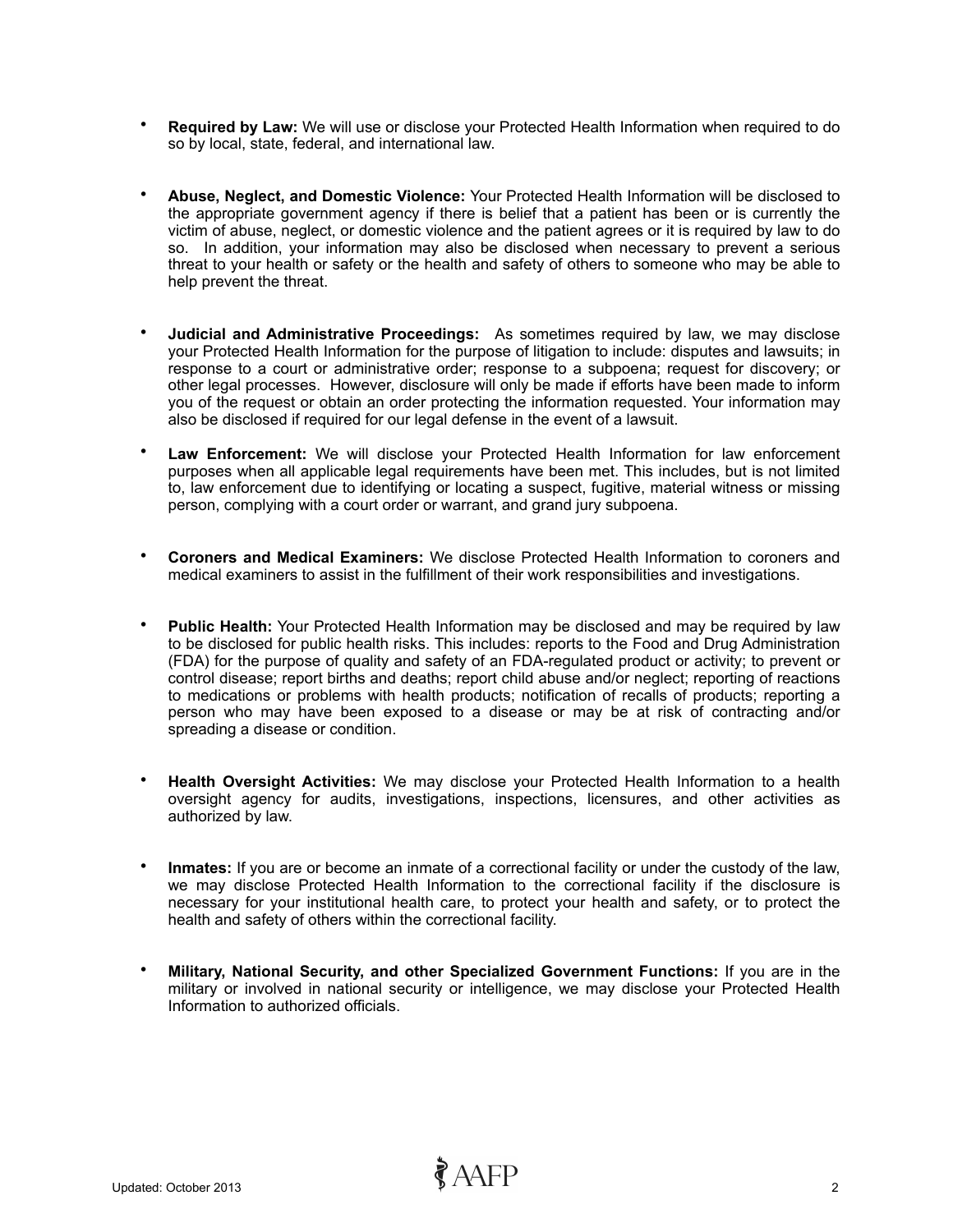- **Immunizations:** We will provide proof of immunizations to a school that requires a patient's immunization record prior to enrollment or admittance of a student in which you have informally agreed to the disclosure for yourself or on behalf of your legal dependent.
- **Worker's Compensation:** We will disclose only the Protected Health Information necessary for Worker's Compensation in compliance with Worker's Compensation laws. This information may be reported to your employer and/or your employer's representative regarding an occupational injury or illness.
- **Practice Ownership Change:** If our medical practice is sold, acquired, or merged with another entity, your protected health information will become the property of the new owner. However, you will still have the right to request copies of your records and have copies transferred to another physician.
- **Breach Notification Purposes:** If for any reason there is an unsecured breach of your Protected Health Information, we will utilize the contact information you have provided us with to notify you of the breach, as required by law. In addition, your Protected Health Information may be disclosed as a part of the breach notification and reporting process.
- **Research:** Your Protected Health Information may be disclosed to researchers for the purpose of conducting research when the research has been approved by an Institutional Review or Privacy Board and in compliance with law governing research.
- **Business Associates:** We may disclose your Protected Health Information to our business associates who provide us with services necessary to operate and function as a medical practice. We will only provide the minimum information necessary for the associate(s) to perform their functions as it relates to our business operations. For example, we may use a separate company to process our billing or transcription services that require access to a limited amount of your health information. Please know and understand that all of our business associates are obligated to comply with the same HIPAA privacy and security rules in which we are obligated. Additionally, all of our business associates are under contract with us and committed to protect the privacy and security of your Protected Health Information.

### **USES AND DISCLOSURES IN WHICH YOU HAVE THE RIGHT TO OBJECT AND OPT OUT**

- **Communication with family and/or individuals involved in your care or payment of your care:** Unless you object, disclosure of your Protected Health Information may be made to a family member, friend, or other individual involved in your care or payment of your care in which you have identified.
- **Disaster:** In the event of a disaster, your Protected Health Information may be disclosed to disaster relief organizations to coordinate your care and/or to notify family members or friends of your location and condition. Whenever possible, we will provide you with an opportunity to agree or object.
- **Fundraising:** As necessary, we may disclose your Protected Health Information to contact you regarding fundraising events and efforts. You have the right to object or opt out of these types of communications. Please let our office know if you would NOT like to receive such communications.

### **USES AND DISCLOSURES THAT REQUIRE YOUR WRITTEN AUTHORIZATION**

 $\partial^2 A$ FP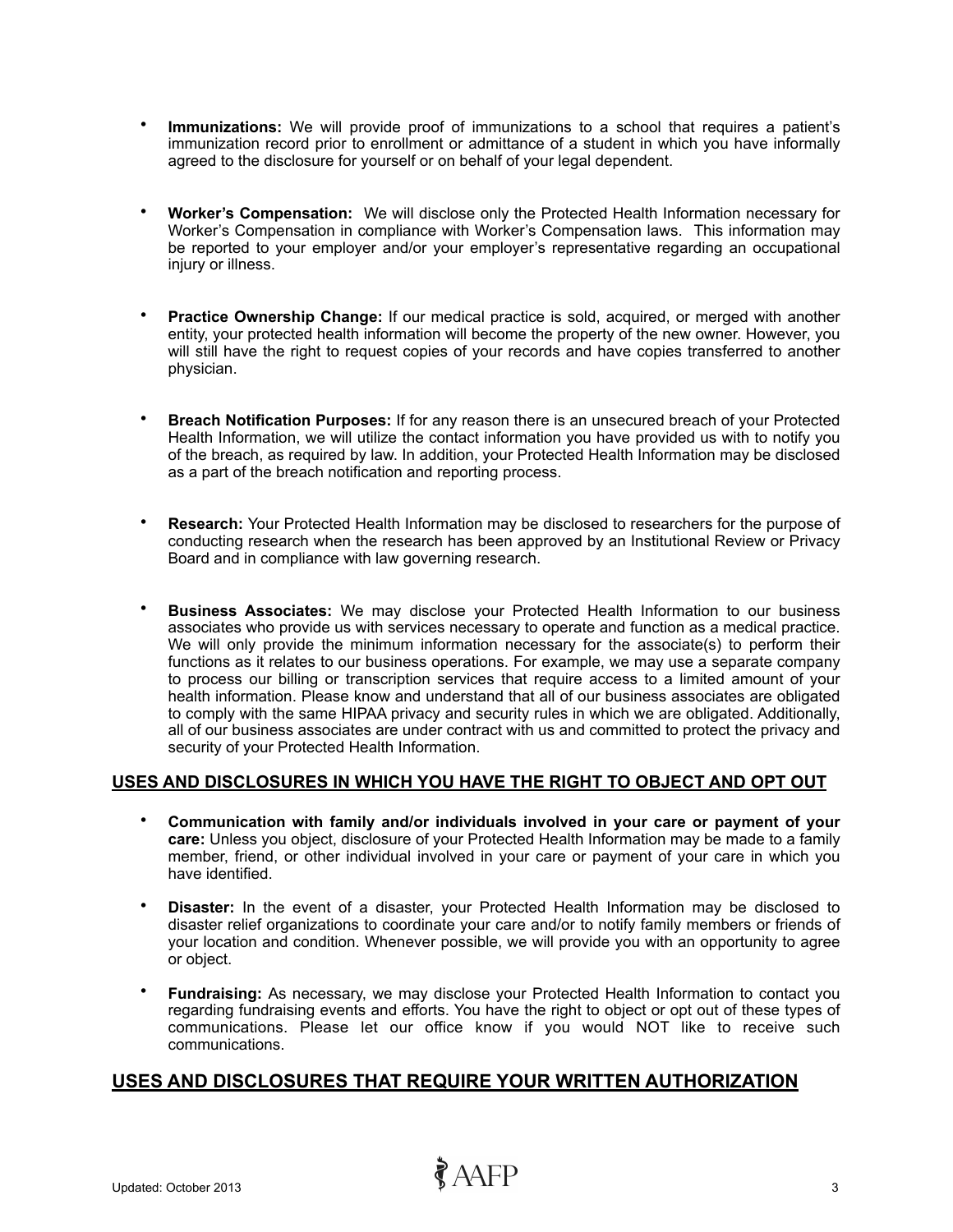We will not disclose or use your Protected Health Information in the situations listed below without first obtaining written authorization to do so. In addition to the uses and disclosures listed below, other uses not covered in this Notice will be made only with your written authorization. If you provide us with authorization, you may revoke it at any time by submitting a request in writing:

- **Disclosure of Psychotherapy Notes:** Unless we obtain your written authorization, in most circumstances we will not disclose your psychotherapy notes. Some circumstances in which we will disclose your psychotherapy notes include the following: for your continued treatment; training of medical students and staff; to defend ourselves during litigation; if the law requires; health oversight activities regarding your psychotherapist; to avert a serious or imminent threat to yourself or others; and to the coroner or medical examiner upon your death.
- Disclosures for marketing purposes and sale of your Protected Health Information

### **PROTECTED HEALTH INFORMATION AND YOUR RIGHTS**

The following are statements of your rights, subject to certain limitations, with respect to your Protected Health Information:

- **You have the right to inspect and copy your Protected Health Information (reasonable fees may apply):** Pursuant to your written request, you have the right to inspect and copy your Protected Health Information in paper or electronic format. Under federal law, you may not inspect or copy the following types of records: psychotherapy notes, information compiled as it relates to civil, criminal, or administrative action or proceeding; information restricted by law; information related to medical research in which you have agreed to participate; information obtained under a promise of confidentiality; and information whose disclosure may result in harm or injury to yourself or others. We have up to 30 days to provide the Protected Health Information and may charge a fee for the associated costs.
- **You have a right to a summary or explanation of your Protected Health Information:** You have the right to request only a summary of your Protected Health Information if you do not desire to obtain a copy of your entire record. You also have the option to request an explanation of the information when you request your entire record.
- **You have the right to obtain an electronic copy of medical records:** You have the right to request an electronic copy of your medical record for yourself or to be sent to another individual or organization when your Protected Health Information is maintained in an electronic format. We will make every attempt to provide the records in the format you request; however, in the case that the information is not readily accessible or producible in the format you request, we will provide the record in a standard electronic format or a legible hard copy form. Record requests may be subject to a reasonable, cost-based fee for the work required in transmitting the electronic medical records.
- **You have the right to receive a notice of breach:** In the event of a breach of your unsecured Protected Health Information, you have the right to be notified of such breach.
- **You have the right to request Amendments:** At any time if you believe the Protected Health Information we have on file for you is inaccurate or incomplete, you may request that we amend the information. Your request for an amendment must be submitted in writing and detail what information is inaccurate and why. Please note that a request for an amendment does not necessarily indicate the information will be amended.

 $\partial^2 A$ FP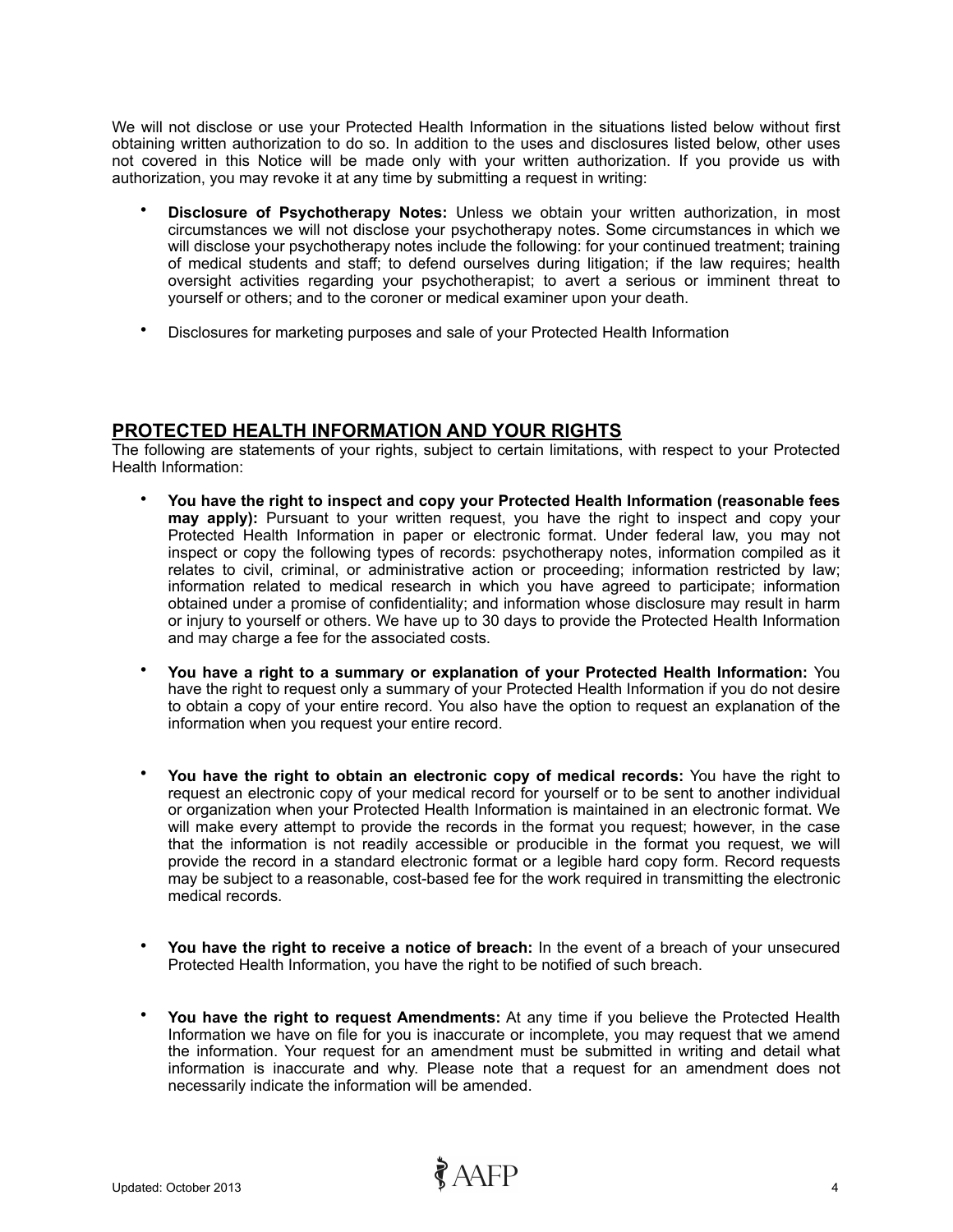- **You have a right to receive an accounting of certain disclosures:** You have the right to receive an accounting of disclosures of your Protected Health Information. An "accounting" being a list of the disclosures that we have made of your information. The request can be made for paper and/or electronic disclosures and will not include disclosures made for the purposes of: treatment; payment; health care operations; notification and communication with family and/or friends; and those required by law.
- **You have the right to request restrictions of your Protected Health Information:** You have a right to restrict and/or limit the information we disclose to others, such as family members, friends, and individuals involved in your care or payment for your care. You also have the right to limit or restrict the information we use or disclose for treatment, payment, and/or health care operations. Your request must be submitted in writing and include the specific restriction requested, whom you want the restriction to apply, and why you would like to impose the restriction. Please note that our practice/your physician is not required to agree to your request for restriction with the exception of a restriction requested to not disclose information to your health plan for care and services in which you have paid in full out-of-pocket.
- **You have a right to request to receive confidential communications:** You have a right to request confidential communications from us by alternative means or at an alternative location. For example, you may designate we send mail only to an address specified by you which may or may not be your home address. You may indicate we should only call you on your work phone or specify which telephone numbers we are allowed or not allowed to leave messages on. You do not have to disclose the reason for your request; however, you must submit a request with specific instructions in writing.
- **You have a right to receive a paper copy of this notice:** Even if you have agreed to receive an electronic copy of this Privacy Notice, you have the right to request we provide it in paper form. You may make such a request at any time.

#### **CHANGES TO THIS NOTICE**

We reserve the right to change the terms of this notice and will notify you of such changes. We will also make copies available of our new notice if you wish to obtain one. **We will not retaliate against you for filing a complaint.**

#### **COMPLAINTS**

If at any time you believe your privacy rights have been violated and you would like to register a complaint, you may do so with us or with the Secretary of the United States Department of Health and Human Services.

If you wish to file a complaint with us, please submit it in writing to our Privacy/Compliance Officer to the address listed on the first page of this Notice.

If you wish to file a complaint with the Secretary of the United States Department of Health and Human Services, please go to the website of the Office for Civil Rights [\(www.hhs.gov/ocr/hipaa/\)](http://www.hhs.gov/ocr/hipaa/), call 202-619-0257 (toll free 877-696-6775), or mail to:

 $\partial^2 A$ FP

Secretary of the US – Department of Health and Human Services 200 Independence Ave S.W. Washington, D.C. 20201